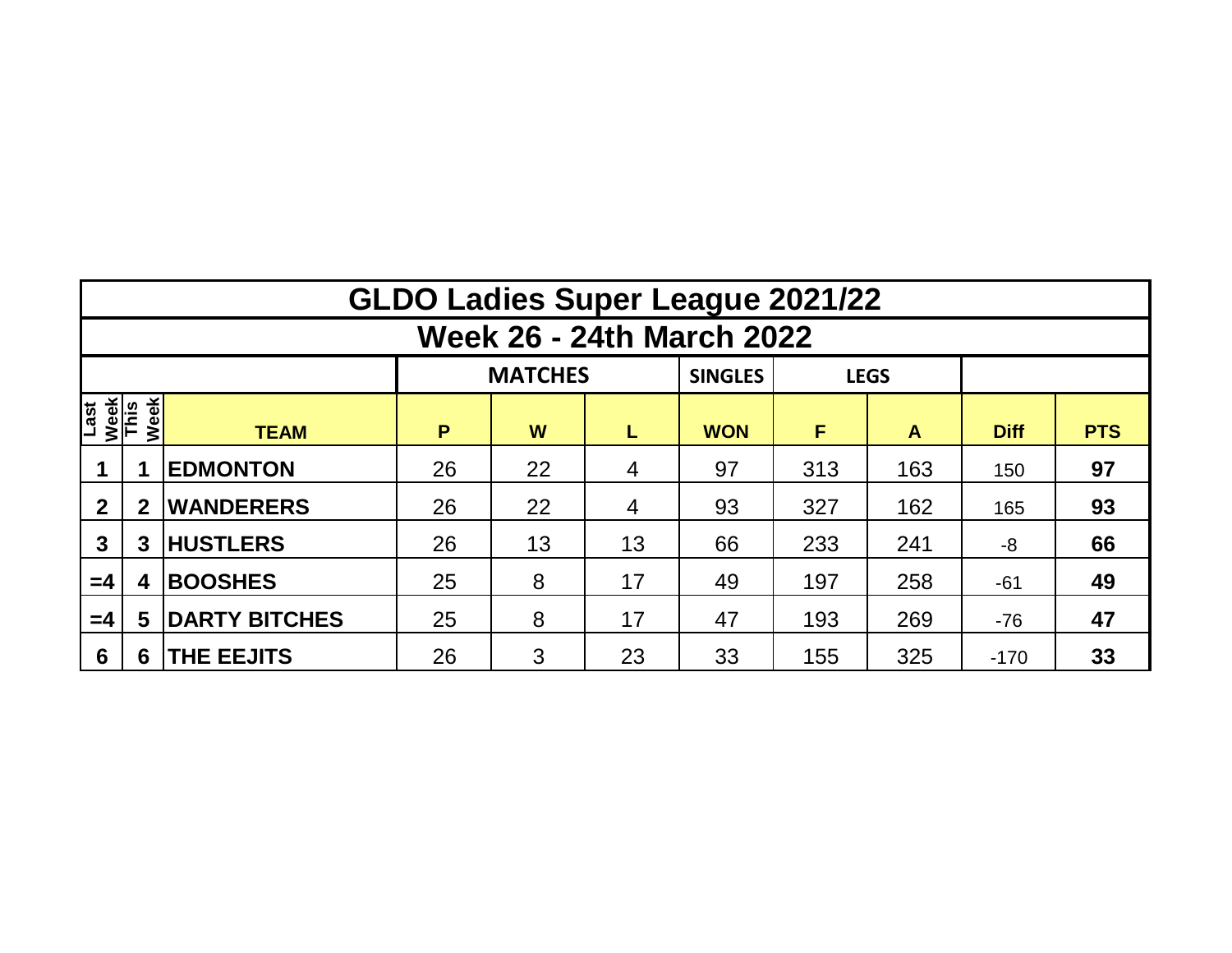|                |                                                     |                |            | <b>Greater London Darts Organisation Ladies Super League 2021/22</b> |  |                                                       |                |                |         |                                        |                |                |                |                |  |
|----------------|-----------------------------------------------------|----------------|------------|----------------------------------------------------------------------|--|-------------------------------------------------------|----------------|----------------|---------|----------------------------------------|----------------|----------------|----------------|----------------|--|
| Week           | 26                                                  |                |            |                                                                      |  |                                                       |                |                |         | DATE 24th March 2022                   |                |                |                |                |  |
|                | <b>HUSTLERS 3 v 2 EDMONTON</b>                      |                |            |                                                                      |  |                                                       |                |                |         |                                        |                |                |                |                |  |
| Ave            | Tons                                                | 180            | <b>HCO</b> |                                                                      |  | Ave                                                   | Tons           |                | 180 HCO |                                        |                |                |                |                |  |
| 14.48          | $\mathbf{1}$                                        |                |            | Eileen WAVING                                                        |  | 18.56                                                 | 3              |                |         | <b>Jo DEAMER</b>                       | 0              | 3              | 0              | 1              |  |
| 15.27          | $\overline{2}$                                      |                |            | Sharon MCMAHON                                                       |  | 16.16                                                 | $\overline{2}$ |                |         | <b>Tammy MACKENZIE</b>                 | 0              | 3              | 0              | $\overline{2}$ |  |
| 18.13          | 6                                                   |                |            | Juliane BIRCHALL                                                     |  | 18.44                                                 | 5              | $\overline{1}$ |         | Mandy SOLOMONS                         | 3              | $\overline{2}$ | 1              | 2              |  |
| 17.92          | 4                                                   |                | 92         | Nikki PATTEN                                                         |  | 16.10                                                 | 0              |                |         | Pat ROGERS                             | 3              | $\overline{2}$ | 2              | 2              |  |
| 13.79          | $\overline{2}$                                      |                |            | <b>Nicky HUTCHINGS</b>                                               |  | 0.00                                                  | 0              |                |         | <b>BYE</b>                             | 3              | 0              | 3              | 2              |  |
| 15.92          | 15                                                  | $\mathbf 0$    |            | <b>Team Average</b>                                                  |  | 13.85                                                 | 10             | $\mathbf{1}$   |         | <b>Team Average</b>                    | 9              | 10             | 3              | $\overline{2}$ |  |
| Res:           |                                                     | Carole BELCHER |            |                                                                      |  | Res:                                                  |                |                |         |                                        |                |                |                |                |  |
|                |                                                     |                |            |                                                                      |  | <b>Final result</b><br>9<br>$\overline{2}$<br>10<br>3 |                |                |         |                                        |                |                |                |                |  |
|                |                                                     |                |            |                                                                      |  |                                                       |                |                |         |                                        |                |                |                |                |  |
|                |                                                     |                |            |                                                                      |  | <b>BOOSHES 4 v 1 THE EEJITS</b>                       |                |                |         |                                        |                |                |                |                |  |
| Ave            | Tons                                                | 180            | <b>HCO</b> |                                                                      |  | Ave                                                   | Tons           |                | 180 HCO |                                        |                |                |                |                |  |
| 17.48          | 3                                                   |                |            | Deb WATLING                                                          |  | 13.10                                                 | 0              |                |         | Claire CAMELO                          | 3              | 0              | $\mathbf{1}$   | 0              |  |
| 11.30          | $\mathbf{1}$                                        |                |            | Nic WATLING                                                          |  | 9.67                                                  | 0              |                |         | Coral STEVENS                          | 3              | 0              | $\overline{2}$ | 0              |  |
| 13.53          | 3                                                   |                |            | <b>Chloe ARTISS</b>                                                  |  | 16.04                                                 | 6              |                |         | Steph HOLT                             | $\overline{2}$ | 3              | $\overline{2}$ | $\mathbf{1}$   |  |
| 14.30          | $\overline{2}$                                      |                |            | Luci CUNNINGHAM                                                      |  | 12.89                                                 | $\overline{2}$ |                |         | Sarah CRONIN                           | 3              | $\overline{2}$ | 3              | $\mathbf{1}$   |  |
| 13.14          | 0                                                   |                |            | Mary CUSACK                                                          |  | 0.00                                                  | 0              |                |         | <b>BYE</b>                             | 3              | 0              | 4              | $\mathbf{1}$   |  |
| 13.95          | 9                                                   | 0              |            | <b>Team Average</b>                                                  |  | 10.34                                                 | 8              | 0              |         | <b>Team Average</b>                    | 14             | 5              | 4              | $\mathbf{1}$   |  |
| Res:           |                                                     |                |            |                                                                      |  | Res:                                                  |                |                |         |                                        |                |                |                |                |  |
|                | <b>Final result</b><br>5<br>4<br>$\mathbf{1}$<br>14 |                |            |                                                                      |  |                                                       |                |                |         |                                        |                |                |                |                |  |
|                |                                                     |                |            |                                                                      |  |                                                       |                |                |         | DARTY BITCHES 2 v 3 WANDERERS          |                |                |                |                |  |
|                |                                                     |                | <b>HCO</b> |                                                                      |  |                                                       |                |                |         |                                        |                |                |                |                |  |
| Ave            | Tons<br>$\mathbf{1}$                                | 180            |            |                                                                      |  | Ave<br>24.24                                          | Tons<br>6      |                | 180 HCO |                                        |                | 3              |                |                |  |
| 16.22          | $\overline{2}$                                      |                |            | Emma LITTLE                                                          |  |                                                       | 8              |                |         | 100 Casey GALLAGHER                    | 0<br>1         | 3              | 0              | 1<br>2         |  |
| 17.85<br>15.00 | 3                                                   |                |            | Lisa DUNFORD<br>Jane BIGGS                                           |  | 25.18<br>16.90                                        | 4              |                |         | <b>Steph STUTLEY</b><br>Carly TOWNSEND | $\mathbf{1}$   | 3              | 0<br>0         | 3              |  |
| 14.36          | 4                                                   |                |            | <b>Rosie GAFFNEY</b>                                                 |  | 12.03                                                 | $\mathbf{1}$   |                |         | Dee BELCHER                            | 3              | $\overline{2}$ | $\mathbf{1}$   | 3              |  |
| 17.08          | 4                                                   |                |            | Su HOLT                                                              |  | 16.44                                                 | 3              |                |         | Lynne BIONDINI                         | 3              | 0              | $\overline{2}$ | 3              |  |
| 16.10          | 14                                                  | $\mathbf 0$    |            | <b>Team Average</b>                                                  |  | 18.96                                                 | 22             | 0              |         | <b>Team Average</b>                    | 8              | 11             | $\overline{2}$ | 3              |  |
| Res:           |                                                     |                |            |                                                                      |  | Res:                                                  |                |                |         |                                        |                |                |                |                |  |
|                |                                                     |                |            |                                                                      |  |                                                       |                |                |         | <b>Final result</b>                    | 8              | 11             | $\overline{2}$ | 3              |  |
|                |                                                     |                |            |                                                                      |  |                                                       |                |                |         |                                        |                |                |                |                |  |
|                |                                                     |                |            | Top Team Average This Week: Wanderers - 18.96                        |  |                                                       |                |                |         |                                        |                |                |                |                |  |
|                |                                                     |                |            |                                                                      |  |                                                       |                |                |         |                                        |                |                |                |                |  |
|                |                                                     |                |            | Top Individual Average: Steph STUTLEY - Wanderers - 25.18            |  |                                                       |                |                |         |                                        |                |                |                |                |  |
|                |                                                     |                |            |                                                                      |  |                                                       |                |                |         |                                        |                |                |                |                |  |
|                |                                                     |                |            | Highest Finish: Casey GALLAGHER - Wanderers - 100                    |  |                                                       |                |                |         |                                        |                |                |                |                |  |
|                |                                                     |                |            |                                                                      |  |                                                       |                |                |         |                                        |                |                |                |                |  |
|                |                                                     |                |            | 180's : Mandy SOLOMONS - Edmonton                                    |  |                                                       |                |                |         |                                        |                |                |                |                |  |